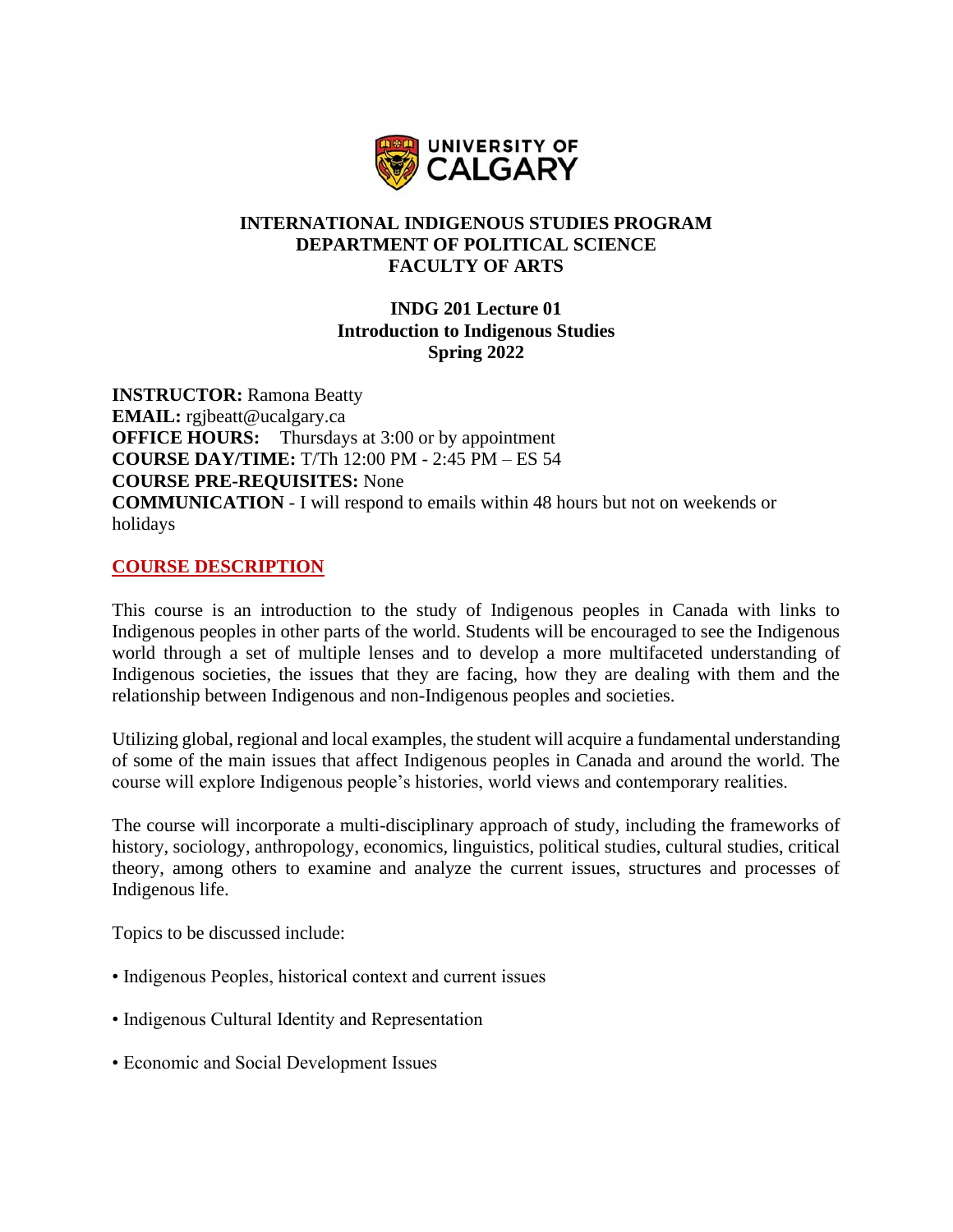## **COURSE OBJECTIVES & LEARNING OUTCOMES**

The International Indigenous Studies Program has a range of capacities and critical thinking skills that our Majors will develop over the course of their degree. This course sets you on the pathway to achieving them.

For the full list of program learning outcomes expected at the end of the degree, please see: <https://arts.ucalgary.ca/international-indigenous-studies/about/program-statement>

For this Course, the learning objectives are:

- To articulate how issues, ideas, living and inanimate beings, and communities are interrelated
- To increase the student's awareness of, understanding of, and respect for Indigenous worldviews and perspectives, knowledge, realities, experiences
- To introduce the student to ways of knowing that fall outside the western scientific precepts<br>• To demonstrate insights about Indigenous realities from a multi-disciplinary approach (e.g.,
- To demonstrate insights about Indigenous realities from a multi-disciplinary approach (e.g., history, social work, education, sociology) to the field of Indigenous Studies.

• To give the student experience at critically thinking and analyzing Indigenous peoples experiences within a historical and contemporary context.

• To demonstrate an awareness of the fundamental concepts of the course and how together they aid in the understanding of issues faced by Indigenous peoples

• To develop in the student an understanding of colonialism, and the diverse and enduring impacts upon Indigenous people, and the legacy of the colonial relationship.

- To expand understanding of the concepts of de-colonization
- To expand understanding of the concepts of Indigeneity
- To analyze the nuances of one's own social, political, and economic position in the context of the histories of Indigenous peoples
- To compare and contrast ideas through a diverse array of Indigenous systems and sources of knowledge
- To explore areas of personal and societal transformation that lead towards a decolonized world

# **CLASS STRUCTURE AND INSTRUCTION METHODS**

The course draws from a mixture of Western and Indigenous knowledge. Methods include short lectures, videos, class discussions, student presentations. The lectures provide the basic course material.

Note: Readings for the scheduled day need to be read prior to class.

The course syllabus and schedule may be altered throughout the term to accommodate emerging issues and events

## **REQUIRED TEXTBOOKS AND ASSIGNED READINGS**

No Nonsense Guide to Indigenous Peoples – Second Edition, Lotte Hughes, Between the Lines 2012

Assigned Readings and links will be posted on D2L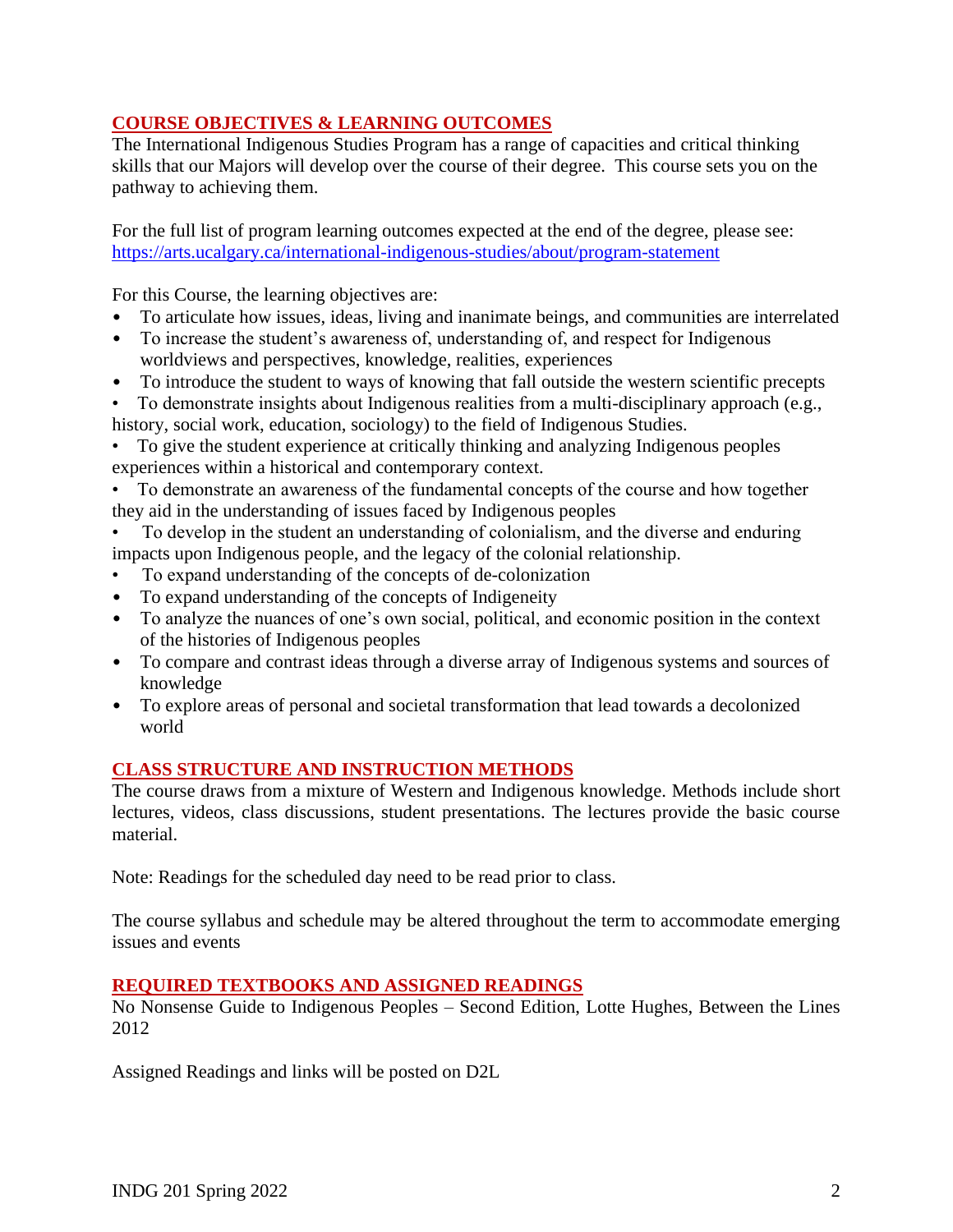| <b>COURSE COMPONENT WEIGHTS AND DUE DATES</b>                    |        |
|------------------------------------------------------------------|--------|
| Quiz #1 via D2L $-May$ 24                                        | 15%    |
| <b>Reflective Essay- May 31</b>                                  | 20%    |
| Group Research Project and Discussion Questions June 2, 7, 9, 14 | 30 %   |
| <b>Class Participation</b>                                       | $10\%$ |
| <b>Final Project-Podcast</b> – <i>June 16</i>                    | 25 %   |
|                                                                  | 100\%  |

If a student misses a required course component, please get in touch the instructor as soon as possible.

## **COURSE SCHEDULE & TOPICS**

**Class # 1 – May 5 - Introduction and Who are the Indigenous Peoples?**

**Read- PowerPoint lecture \_D2L** 

**Class # 2 & 3 – May 10 & 12 - Who are Indigenous Peoples?** 

**Read: Who are the Indigenous People? - Power point - D2L**

**Read: Hughes, L. '***The No-Nonsense Guide to Indigenous People';* **Introduction and Chapter 1 pp 8-28**

**Read:** Tuhiwai Smith, Linda**.** *'Decolonizing Methodologies- Research and Indigenous Peoples'***, Introduction pp. 6-7 –** D2L

**Class # 3 & 4 – May 12 & 17 - UNDRIP** 

**Read: Power Point lecture notes on** D2L

**Class # 5 – May 19- Colonization and De-colonization - Canadian Indigenous and Settler Relations - D2L**

**Read: Hughes, L.** *The No-Nonsense Guide to Indigenous People. 'Colonialism and Conquest' pages 29 – 45*

**Read: Hughes, L.** *The No-Nonsense Guide to Indigenous People. 'Fighting back'* **pages 83 – 107**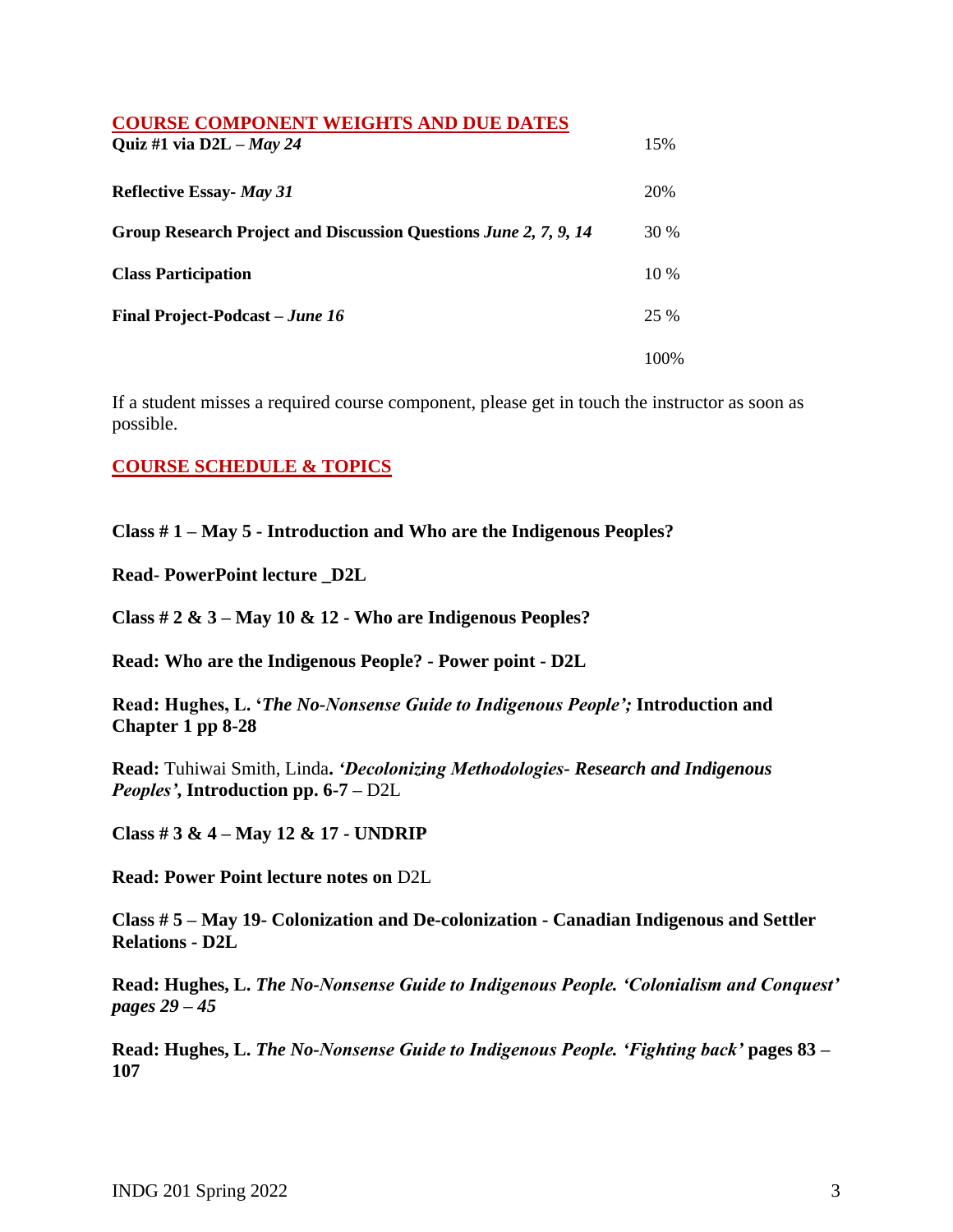**Class # 6 -Quiz #1 – May 24- Materials from May 7-19** 

**Class # 7 & 8 – May 26, 31 - Indigenous and Western Science Worldviews/Ontologies**

**Read:** Belanger, Yale**,** *Ways of Knowing,* **Chapter 1 pp. 2 – 22 –** D2L

**Read: Worldview** - power point lecture notes - D2L

**Read:** Little Bear, L. *Jagged Worldviews -* D2L

**Read***:* Hart, Michael Anthony, *Indigenous Worldviews, Knowledge, and Research: The Development of an Indigenous Research Paradigm -* D2L

**Read:** Hughes, L. *The No-Nonsense Guide to Indigenous People. 'Land and Nature'* **pp. 46 – 59** 

**Read: Spirituality- power point lecture notes-** D2L

**Reflective Essay Due: June 1 via D2L dropbox**

**Class # 9 – June 2 - Group research project presentation**

**Class # 10- June 7 - Group research project presentation**

**Class # 11 – June 9 - Group research project presentation**

**Class #12 – June 14- Group research Project presentation**

Please note that the above schedule is tentative and may change as the need arises.

#### **ASSIGNMENTS**

#### **Quiz #1 –** *May 24– 15%*

We will be discussing many points of view, personal experiences, Indigenous cultures, and different ways of viewing societal structures. The quiz will consist of short answer questions based on readings, media presentations (film & audio), lectures and discussions. **Coverage**: all readings and class material to **May 19**

#### **Reflective Essay- Due** *May 31* **by midnight (11:59 p.m.) in Dropbox via course D2L. - 20***%*

The 6-page essay is based on a question related to the course readings, media presentations (film & audio), lectures and discussions. **Coverage**: all readings and class material May 31**. APA or MLA citation**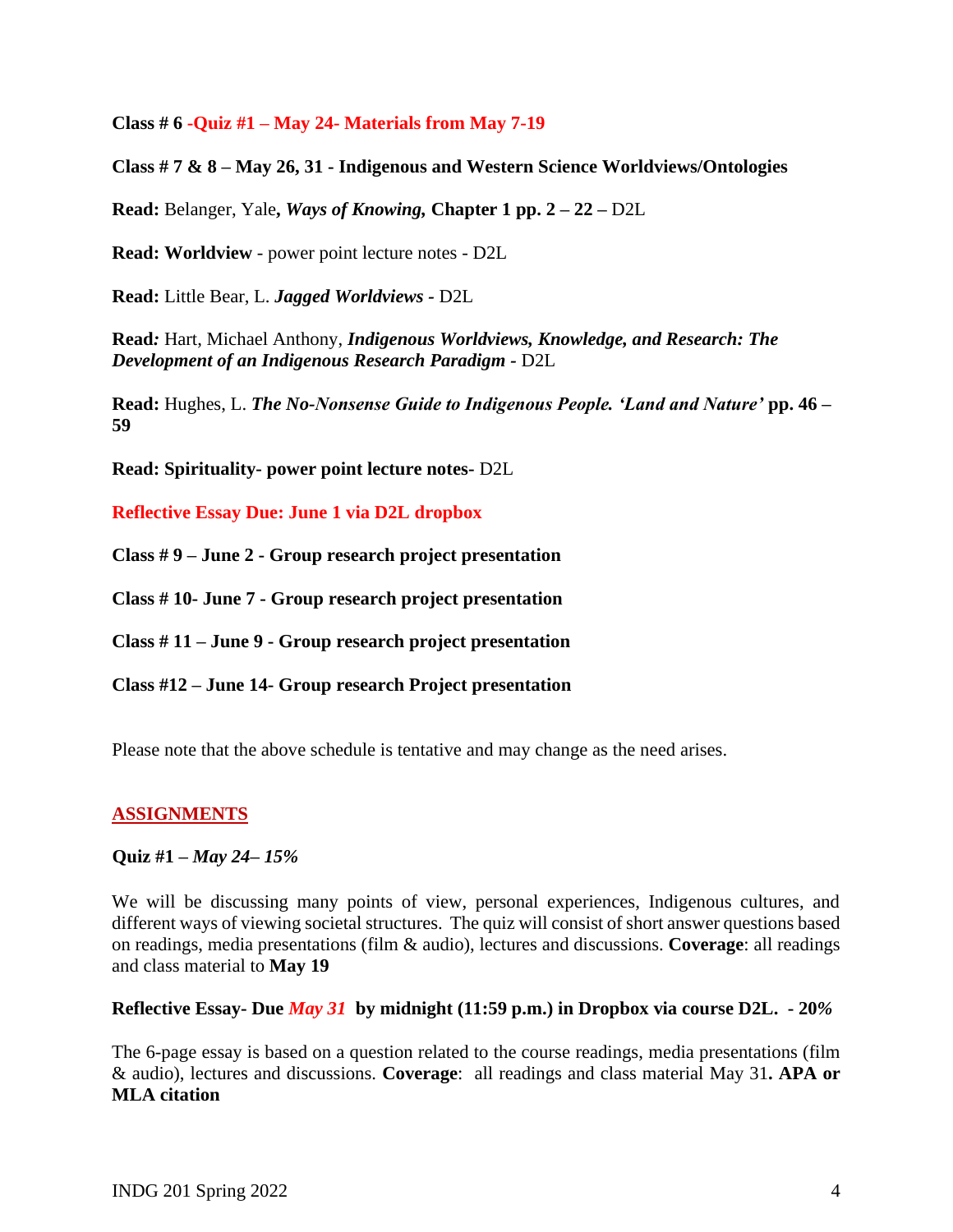### **Submission:** via the digital Dropbox in the course's D2L site**.**

#### **In class participation and attendance- 10%**

Participation is deemed as engaging in class discussion and active participation in group learning. This course will be highly interactive and will include synchronous and asynchronous opportunities for active engagement during each class session, including organized discussions, debates, small group work, etc. that will be via course D2L. Your participation and responses will be graded based on the consistency and thoughtfulness of your contributions and should highlight students understanding and learning of course objectives and materials.

### **Group Research Project and Discussion Questions - 30% collective grade – June 2, 7, 9, 14**

The class will be given a list of topics to research, and you may choose one and form a group based on your choice. Group members are responsible for a research project that will focus on the development and presentation of a formal and in class oral presentation on your chosen topic. The presentation will examine a historical and/or contemporary issue/topic that is related to Indigenous peoples. Please ensure that your topic incorporates the course objectives. Students will be required to research and develop a 30 - 45minute presentation which will include discussion questions. The presentation should be a power point, web project, art piece or any other appropriate presentational approach. Reference materials should be incorporated in the presentation utilizing APA or MLA format.

## Please utilize the same font throughout the presentation.

The presentation must critically examine and analyze an issue facing Indigenous people and explore the impact on them from a historical and contemporary perspective. (e.g. colonization, globalization, Indigenous Rights)

You and your group members will need to discuss your project with me by **May 19**

You and your group members will be responsible for developing three discussion questions and a thorough and accurate response to the questions.

The Group presentation requires at least **8** references which must be from academic sources. Reference materials should be incorporated in the presentation and synopsis utilizing APA or MLA format.

## **Failure by a student to participate in the Group presentation assignment will result in a failing grade.**

## **Final Project – 25 % - Podcast- Reflective learning. Due June 16 via D2L**

Student's will develop a 20-minute Podcast or Vodcast that is a self-reflection piece that will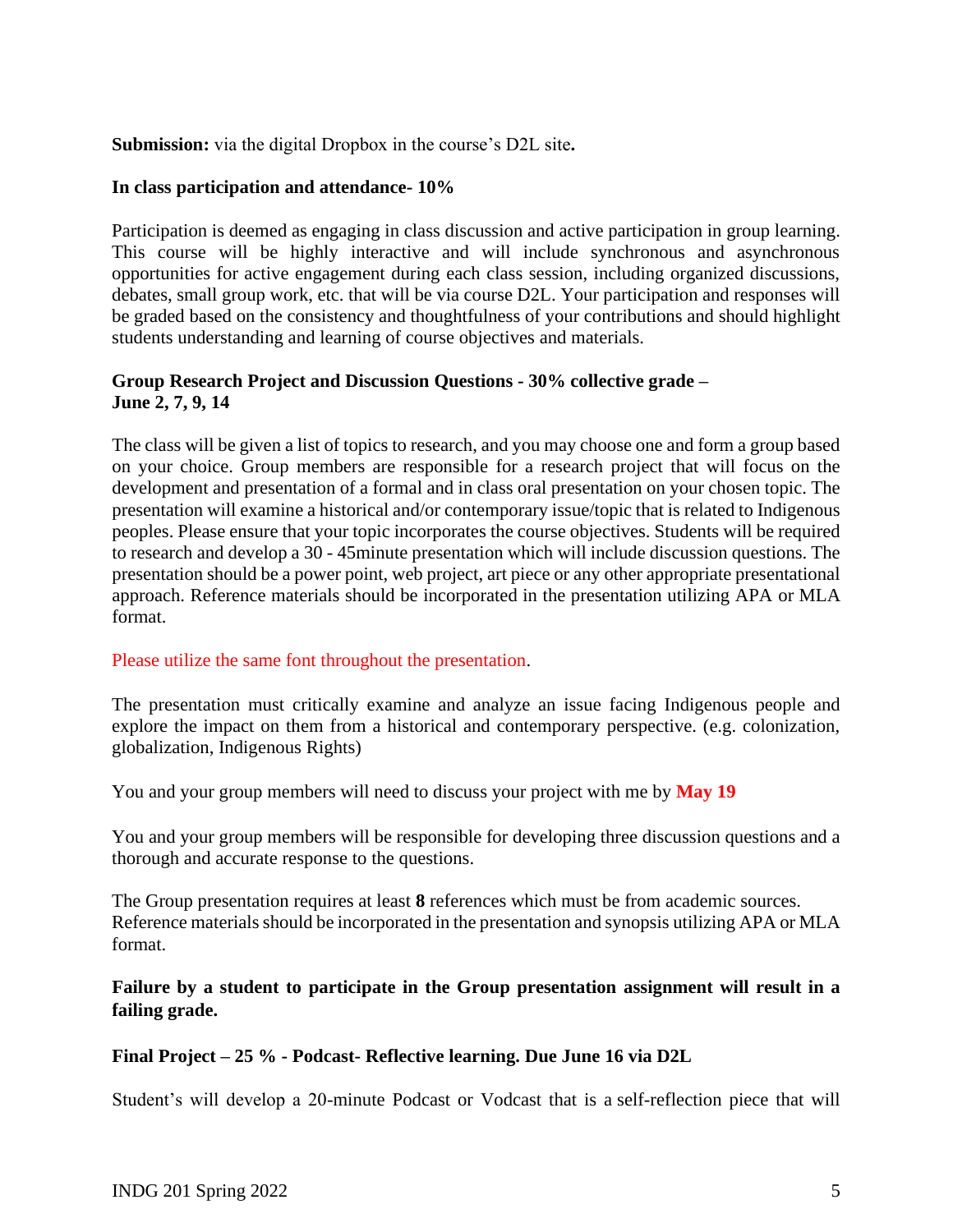highlight their self-awareness and understanding of their own cultural frames of reference when analyzing their learning of Indigeneity and Indigenous Studies. The reflection exercise requires a student to express what they think, and more significantly, how and why they think that way based on course readings, film & audio, lectures, discussions and their own course work. Students **must** submit an accompanying **bibliography** which details the sources (8 academic) of the information relayed in the podcast. The **Instructor** will be the **only person** that will have **access** to the students' work.

The podcast software can be found for free at:<https://www.audacityteam.org/download/>

This assignment will take up to **several hours to complete** and is best done in stages and not in a single sitting.

Questions that will help you begin your reflective learning piece in a podcast format:

### **#1 - What was the most interesting thing you learned in INDG 201 and why does it stick out in your mind?**

**#2 - What was the most challenging issue or concept you encountered and why?**

**#3** - **Were you able to address ? If so, how? If not, why not?**

**#4 - Examine course concepts and teachings that best illustrate your understanding of Indigeneity and Indigenous ways of knowing and being and the potential relevance and applicability in your personal and academic life. Be detailed.**

**#5 - What advice would you give a friend planning to take INDG 201? Be specific.**

#### **Suggested methodology**

Look at the **questions** and the **course objectives**, jot notes about how your major assignments impacted your experience and learning and how major concepts inform your understandings. Revisit the questions and course objectives and develop your answers and provide specifics that will illustrate your answers. The podcast/vodcast should analyze your learning of the course concepts and the relationship to the course objectives.

#### **Course work Submissions for Indigenous Studies**

All course work submissions for Indigenous Studies such as assignments, papers, take home final exams and other course work related to this program of study should be submitted via D2L.

## **WRITING STATEMENT**

Written assignments are often required in Political Science courses, and the quality of writing skills, including but not limited to such elements as grammar, punctuation, sentence structure, clarity, citation, and organization, will be taken into account in the determination of grades. Students are encouraged to make use of the services offered through Writing Support Services in the Student Success Centre by contacting them at [http://www.ucalgary.ca/ssc/writing-support.](http://www.ucalgary.ca/ssc/writing-support)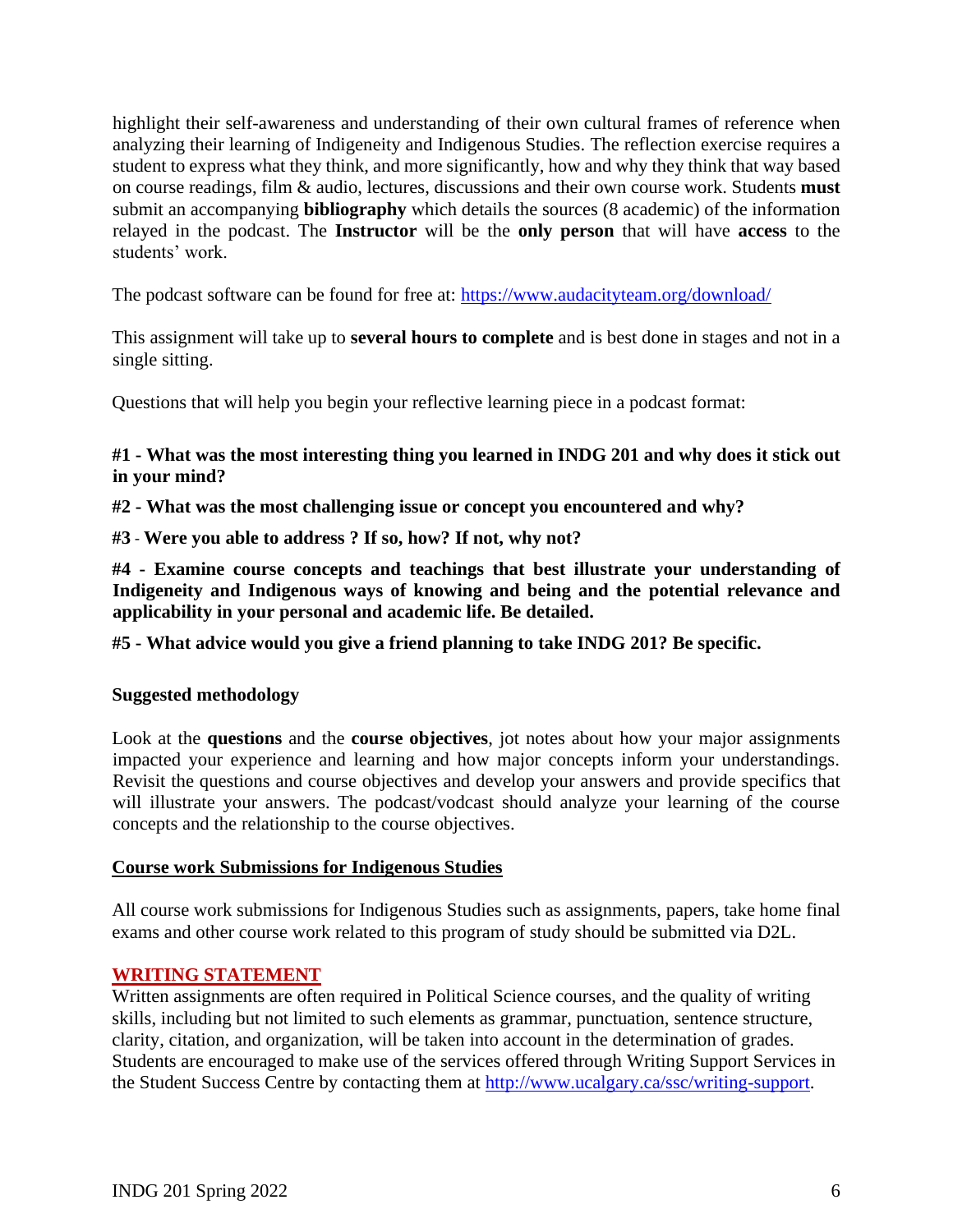**GRADING SCALE**: The following grading scale will be used:

The International Indigenous Studies Program uses the percentage conversion scale below. Your final grade will be converted to the University's official 4-point scale at the end of term. The interpretation of the undergraduate university grading system can be found at [http://www.ucalgary.ca/pubs/calendar/current/f-1.html.](http://www.ucalgary.ca/pubs/calendar/current/f-1.html)

| $A+$           | $96-100$  |
|----------------|-----------|
| A              | 90-95.99  |
| $A -$          | 85-89.99  |
| $B+$           | 80-84.99  |
| B              | 75-79.99  |
| $B -$          | 70-74.99  |
| $C+$           | 65-69.99  |
| $\overline{C}$ | 60-64.99  |
| $C-$           | 55-59.99  |
| $D+$           | 53-54.99  |
| D              | 50-52.99  |
| F              | $0-49.99$ |

These are the grade ranges and specific numeric values I assign to letter grades on D2L. Any individual assignment grade is concerted to the mid-point value of the grade range and then weighted accordingly. Although the A+ is solely and honorific than entails no additional points in the four-point system, I will use this mark to distinguish superlative work that exceeds expectations in style, intellectual depth and breadth, sophistication, creativity and originality.

## **LATE PENALTIES**

Assignments received after midnight of the due date will be considered 'late', thereafter, students will lose 2 marks per day. Please refer also to the policies on deferring term work on this outline and in D2L

## **INSTRUCTOR GUIDELINES**

Students requiring assistance are encouraged to speak to the instructor during class or their office hours. Should you wish to meet outside of office hours, please telephone or email to make an appointment. It is to the student's advantage to keep such appointments.

Email is a common form of communication, but it is not always the most effective way of answering student questions. If you cannot make office hours, please request a one on one meeting outside of these hours.

Students are welcome to use laptops and other electronic note-taking devices in this course. Please be considerate of others and switch off all cell phones when you enter the classroom. Sending/receiving texts and browsing the Web is extremely disruptive to others and will not be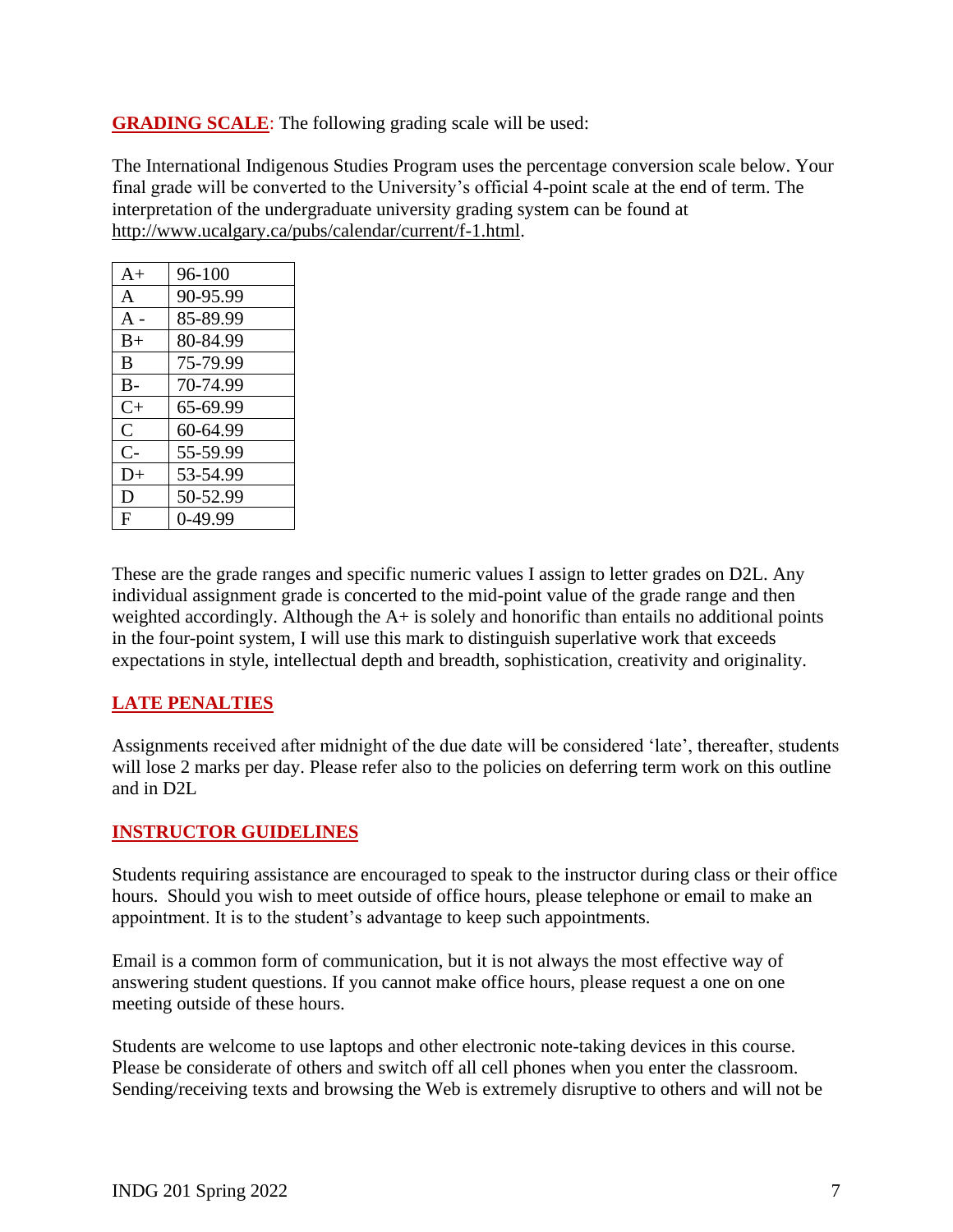tolerated.

### **MENTAL HEALTH SUPPORTS**

International Indigenous Studies covers topics that can have elements that are emotionally difficult to talk about. The INDG website contains supports and resources for students that can be accessed both on and off campus.

Please see:

- [https://arts.ucalgary.ca/international-indigenous-studies/contact/indigenous-supports](https://arts.ucalgary.ca/international-indigenous-studies/contact/indigenous-supports-campus)[campus](https://arts.ucalgary.ca/international-indigenous-studies/contact/indigenous-supports-campus)
- [https://arts.ucalgary.ca/international-indigenous-studies/contact/indigenous-supports](https://arts.ucalgary.ca/international-indigenous-studies/contact/indigenous-supports-campus-0)[campus-0](https://arts.ucalgary.ca/international-indigenous-studies/contact/indigenous-supports-campus-0)

## **IMPORTANT POLICIES AND INFORMATION**

### **Supporting Documentation and the Use of a Statutory Declaration**

As stated in the University Calendar:

Students may be asked to provide supporting documentation for an exemption/special request. This may include, but is not limited to, a prolonged absence from a course where participation is required, a missed course assessment, a deferred examination, or an appeal. Students are encouraged to submit documentation that will support their situation. Supporting documentation may be dependent on the reason noted in their personal statement/explanation provided to explain their situation. This could be medical certificate/documentation, references, police reports, invitation letter, third party letter of support or a statutory declaration etc. The decision to provide supporting documentation that best suits the situation is at the discretion of the student. Students cannot be required to provide specific supporting documentation, such as a medical note.

Students can make a Statutory Declaration as their supporting documentation (available at ucalgary.ca/registrar). This requires students to make a declaration in the presence of a Commissioner for Oaths. It demonstrates the importance of honest and accurate information provided and is a legally binding declaration. Several registered Commissioners for Oaths are available to students at no charge, on campus. For a list of locations to access a Commissioners for Oaths, visit [ucalgary.ca/registrar\)](http://www.ucalgary.ca/registrar).

Falsification of any supporting documentation will be taken very seriously and may result in disciplinary action through the Academic Discipline regulations or the Student Non-Academic Misconduct policy.

This statement is accessible at:<https://www.ucalgary.ca/pubs/calendar/current/m-1.html>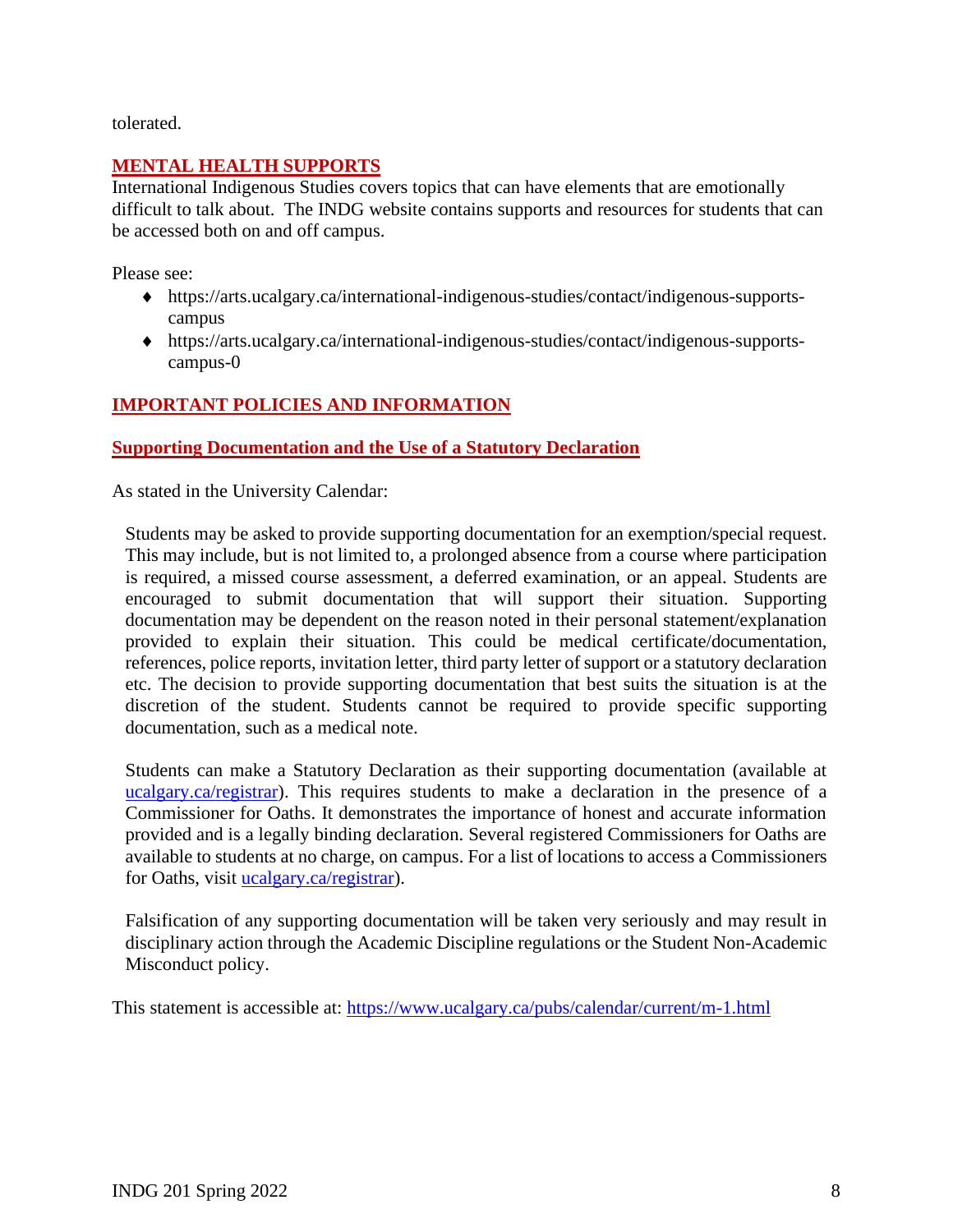#### **Absence From a Mid-term Examination**

Students who are absent from a scheduled term test or quiz for legitimate reasons are responsible for contacting the instructor via email within 48 hours of the missed test to discuss alternative arrangements. A copy of this email may be requested as proof of the attempt to contact the instructor. Any student who fails to do so forfeits the right to a makeup test.

#### **Deferral of a Final Examination**

Deferral of a final examination can be granted for reasons of illness, domestic affliction, and unforeseen circumstances, as well as to those with three (3) final exams scheduled within a 24 hour period. Deferred final exams will not be granted to those who sit the exam, who have made travel arrangements that conflict with their exam, or who have misread the examination timetable. The decision to allow a deferred final exam rests not with the instructor but with Enrolment Services. Instructors should, however, be notified if you will be absent during the examination. The Application for Deferred Final Exam, deadlines, requirements and submission instructions can be found on the Enrolment Services website at:

[https://www.ucalgary.ca/registrar/exams/deferred-exams.](https://www.ucalgary.ca/registrar/exams/deferred-exams)

#### **Reappraisals**

The University Calendar states that for reappraisals of graded term work:

"A student who feels that a piece of graded term work (term paper, essay, test, etc.) has been unfairly graded, may have the work reappraised as follows. The student shall discuss the work with the instructor **within ten business days** of being notified about the mark or of the item's return to the class. If not satisfied, the student shall take the matter to the head of the department offering the course **within 2 business days of receiving the decision from the instructor**, who will arrange for a reappraisal of the work **within the next ten business days**. The reappraisal will only be considered if the student provides a detailed rationale that outlines where and for what reason an error is suspected."

See<https://www.ucalgary.ca/pubs/calendar/current/i-2.html>

The University Calendar states that for reappraisal of academic assessments (final grades):

"A student may request a reappraisal of a final grade. The only element that will be considered is the final assessment(s) that makes up the final mark (e.g., final examination, final project, and final paper). The exception is when a grade for a piece of graded term work is made available to students after the last day of classes for the term in which the course is scheduled; that grade may also be considered in a reappraisal of the final grade."

"A student seeking a reappraisal of a final grade should first attempt to review the final assessment with the department or faculty offering the course. After which the student shall obtain a Reappraisal of Final Grade form from [ucalgary.ca/registrar](https://www.ucalgary.ca/registrar/home) (under Student Forms). The student must indicate exactly what error was made in marking the final assessment and/or in computing the final grade. The reappraisal will only be considered if the student provides a detailed rationale that outlines where and for what reason an error is suspected." More information is available at: <https://www.ucalgary.ca/pubs/calendar/current/i-3.html>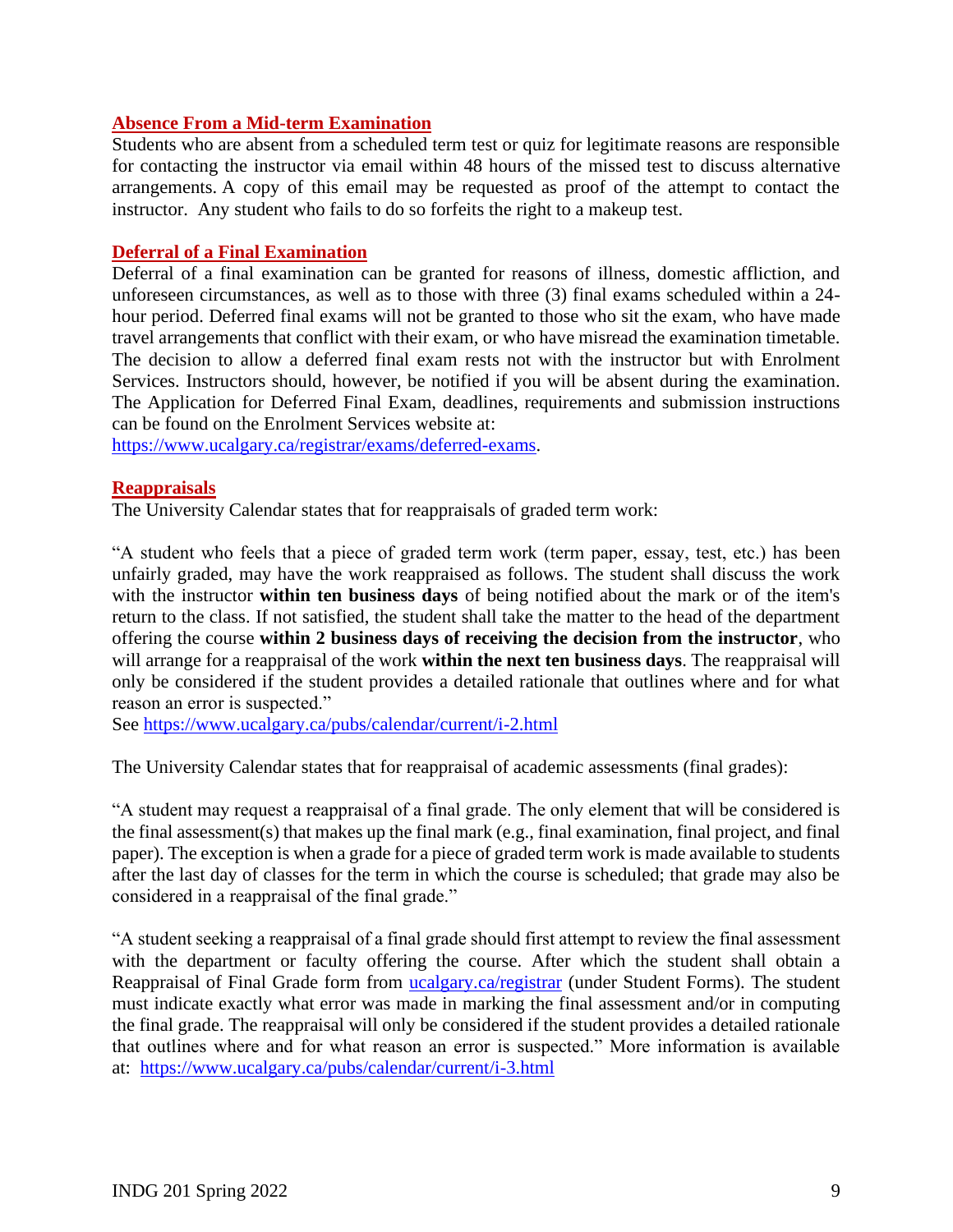### **University Regulations**

Students are responsible for familiarizing themselves with the University policies found in the Academic Regulations sections of the Calendar at: [www.ucalgary.ca/pubs/calendar/current/academic-regs.html.](http://www.ucalgary.ca/pubs/calendar/current/academic-regs.html)

#### **Academic Accommodation**

It is the student's responsibility to request academic accommodations according to the University policies and procedures listed below. The Student Accommodations policy is available at [https://ucalgary.ca/student-services/access/prospective-students/academic-accommodations.](https://ucalgary.ca/student-services/access/prospective-students/academic-accommodations)

Students needing an accommodation based on disability or medical concerns should contact Student Accessibility Services (SAS) in accordance with the Procedure for Accommodations for Students with Disabilities [\(https://www.ucalgary.ca/legal-services/university-policies](https://www.ucalgary.ca/legal-services/university-policies-procedures/accommodation-students-disabilities-procedure)[procedures/accommodation-students-disabilities-procedure\)](https://www.ucalgary.ca/legal-services/university-policies-procedures/accommodation-students-disabilities-procedure). Students who require an accommodation in relation to their coursework based on a protected ground other than Disability should communicate this need in writing to their Instructor.

SAS will process the request and issue letters of accommodation to instructors. For additional information on support services and accommodations for students with disabilities.

### **Plagiarism And Other Forms Of Academic Misconduct**

Academic misconduct in any form (e.g. cheating, plagiarism) is a serious academic offence that can lead to disciplinary probation, suspension or expulsion from the University. Students are expected to be familiar with the standards surrounding academic honesty; these can be found in the University of Calgary calendar at [http://www.ucalgary.ca/pubs/calendar/current/k.html.](http://www.ucalgary.ca/pubs/calendar/current/k.html) Such offences will be taken seriously and reported immediately, as required by Faculty of Arts policy.

#### **Required Access to Technology**

Please see the University's resource page at: [https://ucalgary.service-ow.com/it?id=kb\\_article&sys\\_id=86e7438013753ac06f3afbb2e144b031](https://ucalgary.service-ow.com/it?id=kb_article&sys_id=86e7438013753ac06f3afbb2e144b031)

## **Copyright Legislation**

All students are required to read the University of Calgary policy on Acceptable Use of Material Protected by Copyright and requirements of the copyright act to ensure they are aware of the consequences of unauthorised sharing of course materials (including instructor notes, electronic versions of textbooks etc.). Students who use material protected by copyright in violation of this policy may be disciplined under the Non-Academic Misconduct Policy."

[https://www.ucalgary.ca/policies/files/policies/acceptable-use-of-material-protected-by](https://www.ucalgary.ca/policies/files/policies/acceptable-use-of-material-protected-by-copyright.pdf)[copyright.pdf](https://www.ucalgary.ca/policies/files/policies/acceptable-use-of-material-protected-by-copyright.pdf) and<https://laws-lois.justice.gc.ca/eng/acts/C-42/index.html>

## **Instructor Intellectual Property**

Course materials created by instructors (including presentations and posted notes, labs, case studies, assignments and exams) remain the intellectual property of the instructor. These materials may NOT be reproduced, redistributed or copied without the explicit consent of the instructor. The posting of course materials to third party websites such as note-sharing sites without permission is prohibited. Sharing of extracts of these course materials with other students enrolled in the course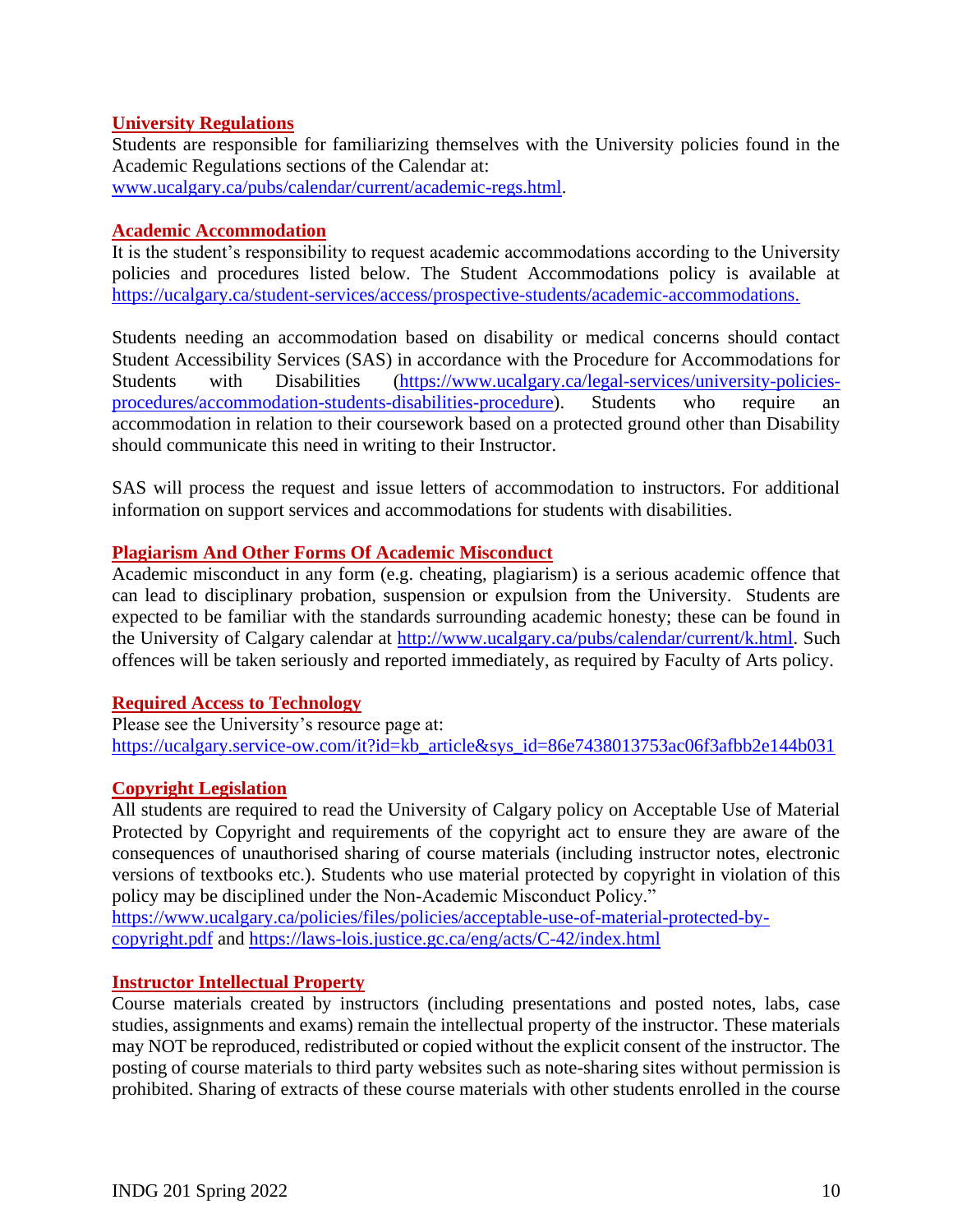at the same time may be allowed under fair dealing.

#### **Freedom of Information and Protection of Privacy (FOIP)**

Student information will be collected in accordance with typical (or usual) classroom practice. Students' assignments will be accessible only by the authorized course faculty. Private information related to the individual student is treated with the utmost regard by the faculty at the University of Calgary.

### **Evacuation Assembly Points**

In the event of an emergency evacuation from class, students are required to gather in designated assembly points. Please check the list found at [www.ucalgary.ca/emergencyplan/assemblypoints](http://www.ucalgary.ca/emergencyplan/assemblypoints) and note the assembly point nearest to your classroom.

### **Faculty of Arts Program Advising and Student Information Resources**

For program planning and advice, visit the Arts Students' Centre in Social Sciences 102, call 403- 220-3580 or email [artsads@ucalgary.ca.](mailto:artsads@ucalgary.ca) You can also visit [arts.ucalgary.ca/advising](http://arts.ucalgary.ca/advising) for program assistance.

For registration (add/drop/swap), paying fees and assistance with your Student Centre, contact Enrolment Services at (403) 210-ROCK [7625] or visit their office in the MacKimmie Tower, MT 116.

#### **Important Contact Information**

Campus Security and Safewalk (24 hours a day/7 days a week/365 days a year) Phone: 403-220-5333

Faculty of Arts Undergraduate Students' Union Representatives Phone: 403-220-6551 Email: [arts1@su.ucalgary.ca,](mailto:arts1@su.ucalgary.ca) [arts2@su.ucalgary.ca,](mailto:arts2@su.ucalgary.ca) [arts3@su.ucalgary.ca,](mailto:arts3@su.ucalgary.ca) [arts4@su.ucalgary.ca](mailto:arts4@su.ucalgary.ca) Students' Union URL: [www.su.ucalgary.ca](http://www.su.ucalgary.ca/)

Graduate Students' Association Phone: 403-220-5997 Email: [askgsa@ucalgary.ca](mailto:askgsa@ucalgary.ca) URL: [www.ucalgary.ca/gsa](http://www.ucalgary.ca/gsa)

Student Ombudsman Phone: 403-220-6420 Email: [ombuds@ucalgary.ca](mailto:ombuds@ucalgary.ca)

#### **Campus Mental Health Resources**

The University of Calgary recognizes the pivotal role that student mental health plays in physical health, social connectedness and academic success, and aspires to create a caring and supportive campus community where individuals can freely talk about mental health and receive supports when needed. We encourage you to explore the excellent mental health resources available